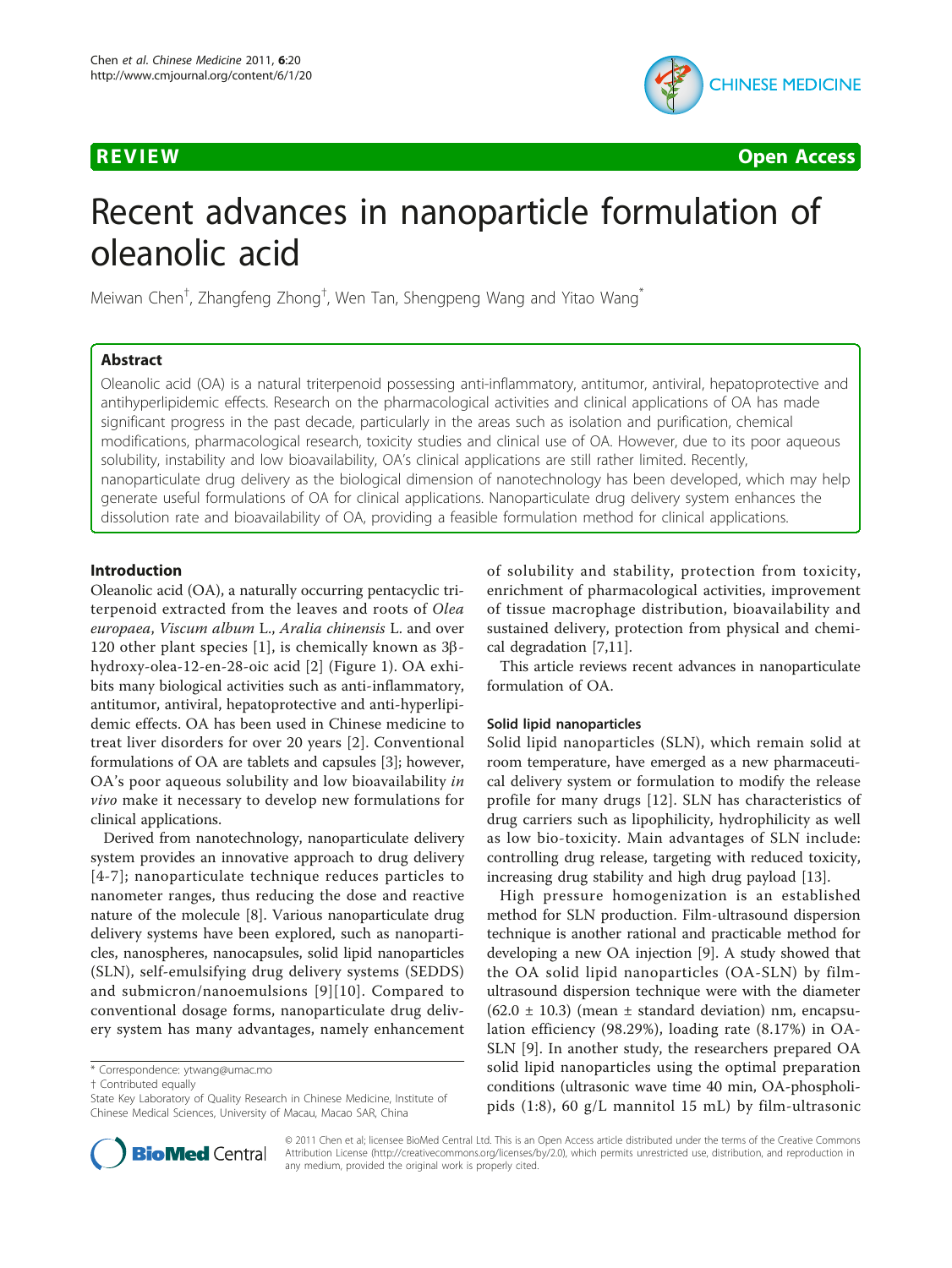<span id="page-1-0"></span>

wave dispersion technique; the appearance of the prepared solid lipid nanoparticles was regular round or ellipse and the diameter distribution was  $(75 \pm 20.3)$ nm; the envelopment ratio was over 97. 81% [[14](#page-3-0)].

Exploring the protective effect of galactoside - modified OA solid lipid nanoparticles (OA-G10SLN) on  $\text{CCl}_4$ -induced acute hepatic injury of rats in an *in vivo* study, Wang et al. [[15](#page-3-0)] found that the serum levels of AST and ALT in OA-G10SLN group decreased remarkably compared with a model group, and that the degeneration and necrosis of liver tissues were alleviated significantly, with efficacy better than that in the OA regular solution group.

# Nanosuspension

Nanosuspension technology has been used to increase the solubility, dispersity and homogenization, intravenous injectability, simple production process, universal adaptivity of poorly water soluble drugs [[16\]](#page-3-0). In addition, the formation of suspensions is much more appropriate at low cost and with simple technology to yield a more stable product [\[16\]](#page-3-0).

There are two major methods for preparing nanosuspension, namely (1) high-pressure homogenization and (2) nanoprecipitation. Homogenization pressure is the major factor determining the average particle size: increased homogenization cycles led to a decreased polydispensible index [\[17\]](#page-3-0) and surfactants helped keep the system stable [\[10](#page-3-0)]. The solubility and dissolution of drug nanoparticles were better than crude drug powder [[10](#page-3-0)]. Researchers obtained OA nanosuspensions with average particle size of 284.9 nm using this method. Drug in the form of spherical or near-spherical nanoparticles in the nanosuspensions showed a faster drug dissolution rate [[18\]](#page-3-0). Pre-treatment of cells with OA nanosuspensions significantly enhanced the hepatoprotective effect against carbon tetrachloride-induced liver injury through lowering serum alanine aminotransferase (ALT) activity and liver malondialdehyde content [[18](#page-3-0)].

In a formulation study [[19\]](#page-3-0), several cryoprotectants were employed to study the protective effects of the freeze-dried OA-loaded nanosuspensions. The optimum formulation was selected according to the mean particle sizes of samples before and after the freeze-drying process. The particles of the best sample achieved a mean particle size of 236.3 nm and a much higher polydispersity index of 0.242 [[19\]](#page-3-0). The study showed that the optimum lyophilized powder could be obtained with 10% sucrose as a cryoprotectant.

# Nanocapsules

Loading of drugs into ultrafine host vesicles or colloidal capsules in the nanometer size range was recognized as a technique to optimize controlled drug delivery [[20](#page-3-0)]. Nanocapsules are designed to improve stability, absorption, quantitative tissular transfer and pharmacodynamic activity. Furthermore, they avoided side effects and foreign body irritation with better local and systemic tolerance during and after medication [[20\]](#page-3-0).

Dynamic penetration system for sustained OA release from the nanocapsules showed that an HPLC profile curve of the OA loaded nanocapsules fitting the Weibull equation. It was demonstrated that OA loaded nanocapsules sustained the release of OA with a  $t_{1/2}$  about 6.7 times of the control [[21\]](#page-3-0).

# Liposomes

A liposome is a vesicle consisting of a flexible bilayer and surrounded by an aqueous core domain. Liposomes were used to improve the therapeutic activity and safety of drugs for the past few decades. Advantages of liposomes include high biocompatibility, easy preparation, high chemical versatility and simple modulation of their pharmacokinetic properties by changing the chemical composition of the bilayer components [\[22\]](#page-3-0).

OA liposomes were prepared with film-ultrasound technique; optimal formulation and preparation techniques were selected through a test of orthogonal design and evaluated according to the entrapment rates and confirmed liposomes [[23\]](#page-3-0). Selected formulation and preparation technique of OA liposomes consistently achieved regular liposomes with an average size of 182 nm and entrapment rate of 92.91%. Chen et al. prepared OA liposomes using ethanol injection-sonication and studied the pharmacokinetics of OA liposomes in rats [[17](#page-3-0)]. OA liposomes were almost spherical with a mean diameter of  $(206.4 \pm 4.7)$  nm. The encapsulation efficiency of OA liposomes was over 90% without hemolyticus. The pharmacokinetic parameters of liposomes were better than those of non-liposomes [[17](#page-3-0)].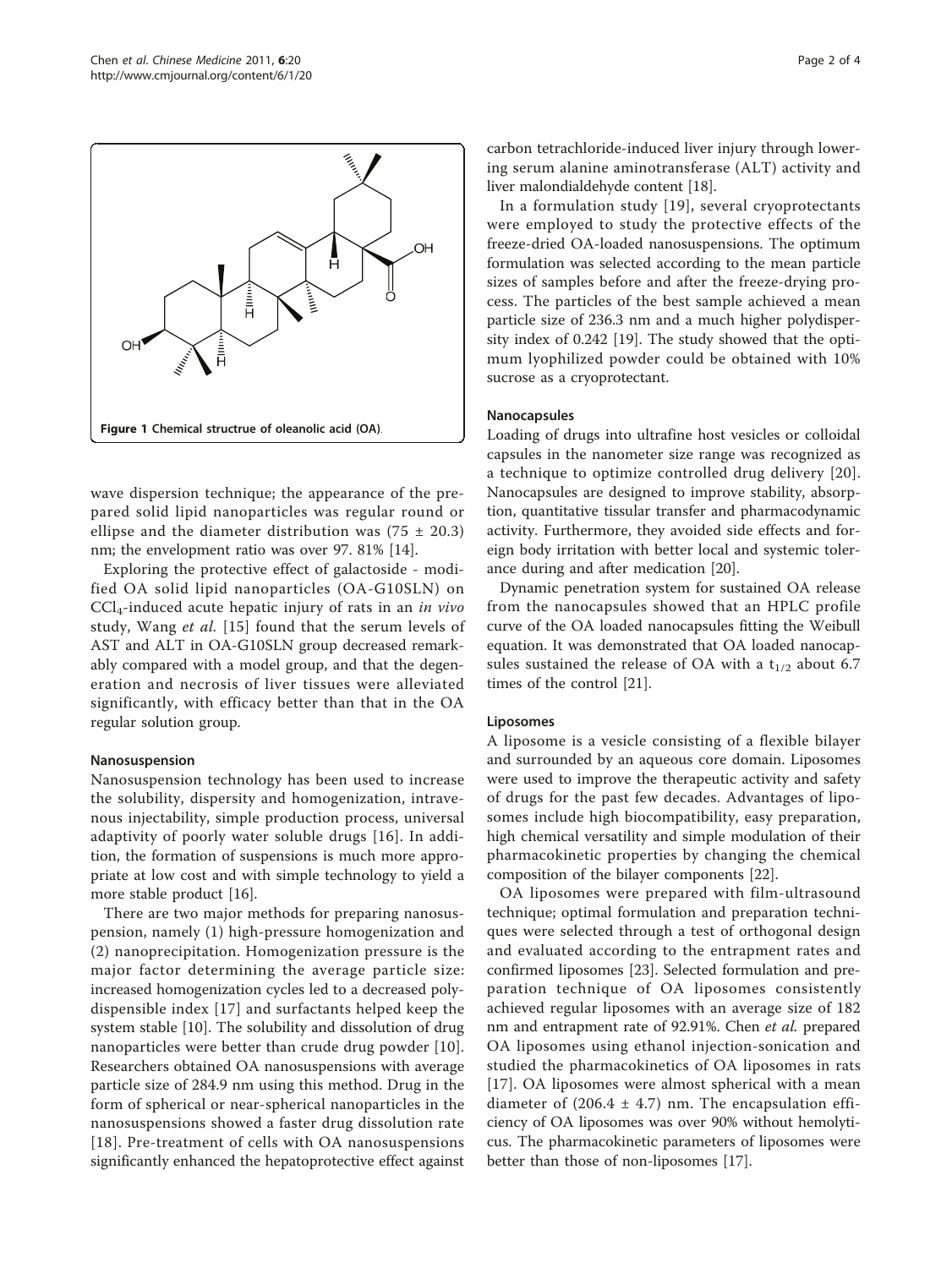# <span id="page-2-0"></span>Proliposomes

The concept of proliposome was introduced to improve the stability of liposome. Proliposomes are dry, freeflowing particles that immediately form a liposomal suspension when in contact with water [[24](#page-3-0)]. Proliposome technologies can produce liposome on a large scale and replace the thin film method [\[25](#page-3-0)].

A new proliposome preparation method was used to trap OA into the liposomes [\[26](#page-3-0)]. Particle size of the liposomes was small and uniformly distributed. The entrapment efficiency was  $(85.65 \pm 7.96)$  % and increased when pH was increased or the proportion of the the proportion of the drug and the phosphatide (P/D) was increased from 5:1 to 10:1. The liposomes increased the small intestinal absorption of the drug as determined by the isolated small intestinal absorption method, showing a larger area under curve (AUC) in serosal fluid of proliposome than that of the control group [\[27](#page-3-0)].

# Self- microemulsifying drug delivery system

Composed of oils and surfactants, self-emulsifying drug delivery systems (SEDDS) was reported to have many advantages, especially in enhancing oral bioavailability of poorly absorbed drugs [\[28](#page-3-0)]. Ideal isotropic including cosolvents would disperse in the aqueous environment of the gastrointestinal tract to form a fine oil-in-water emulsion under gentle agitation to improve the oral bioavailability of the drug with poor water-solubility [[29\]](#page-3-0). Compared to conventional emulsions, SNEDDS was reported to be a thermodynamically and physically stable formulation with high solubility and offer an improvement in dissolution rates and extents of absorption, resulting in more reproducible blood-time profiles [[30](#page-3-0)].

Recently, OA SNEDDS was formulated with Sefsol 218, Cremophor EL, Labrasol, and Transcutol P by pseudoternary phase diagrams to identify self-emulsification regions for the rational design. A remarkable increase in dissolution was observed for the SNEDDS in comparison with the commercial tablet. Oral absorption of OA from SNEDDS showed a 2.4-fold increase in relative bioavailability. An increased mean retention time of OA in rat plasma was also observed [\[31](#page-3-0)]. These results suggest the potentials of SNEDDS in improving dissolution and oral bioavailability for poorly water-soluble triterpenoids. Another study reported the preparation of OA selfmicroemulsion with ethyl oleate/EL-40/alcohol selfmicroemulsion system and quality evaluation of OA selfmicroemulsion with the morphology, particle, diameter distribution, physico-chemical properties and stability [[32\]](#page-3-0). The microemulsion was clear and transparent. The microemulsion vesicles appeared as spherical liquid droplets with a Transmission electron microscopy (TEM) after diluted with average diameter of 49.8 nm. Properties of the microemulsion were stable in the stability test. The authors concluded that the self-microemulsion which improved solubility was easy to prepare. In vitro dissolution and absorption kinetics of OA self-microemulsion were studied with paddle method and in situ perfusion method respectively. Dissolution of OA was significantly increased by self-microemulsifying drug delivery system compared with commercially available tablets [[6\]](#page-3-0). OA self-microemulsifying system significantly enhanced the absorption of OA in the gastrointestinal tract and improved its bioavailability [[33\]](#page-3-0).

### Submicron emulsions

Submicron/nano emulsions are a system of at least two nearly immiscible fluids dispersing one into another in the form of droplets with diameter well below the micron level [[34](#page-3-0)]. Nano/submicron emulsions has drawn much attention from the pharmaceutical, cosmetic and food industries [\[35](#page-3-0)]. Submicron/nano emulsions are expected to improve uptake efficiency of lipophilic substances as particle absorption rates in the gastrointestinal tract were correlated to the droplet size [\[35\]](#page-3-0). This technology provides colloidal drug carriers for various therapeutic applications such as parenteral, oral, ophthalmic or transdermal delivery systems [\[36\]](#page-3-0). Zhao et al. developed and validated a simple yet robust HPLC method for the quantitative determination of OA content and partition coefficient of OA in a submicron emulsionbased formulation [\[37](#page-3-0)].

# Conclusion

Nanoparticulate drug delivery system enhances the dissolution rate and bioavailability of OA, providing a feasible formulation method for clinical applications.

#### Abbreviations

OA: oleanolic acid; SLN: solid lipid nanoparticles; SEDDS: self-emulsifying drug delivery systems; PI: polydispensible index; P/D: the proportion of the drug and the phosphatide; TEM: transmission electron microscopy; OA-SLN: OA solid lipid nanoparticles

#### Acknowledgements

This study was supported by the Macao Science and Technology Development Fund (029/2007/A2) and the Research Fund of the University of Macau (UL016A/09-Y2/CMS/WYT01/ICMS).

# Authors' contributions

MC and ZZ drafted the manuscript. WT and SW coordinated and revised the study. YW reviewed and confirmed this paper. All authors read and approved the final version of the manuscript.

#### Competing interests

The authors declare that they have no competing interests.

Received: 29 January 2011 Accepted: 27 May 2011 Published: 27 May 2011

#### References

1. Perez-Camino MC, Cert A: [Quantitative determination of hydroxy](http://www.ncbi.nlm.nih.gov/pubmed/10564016?dopt=Abstract) [pentacyclic triterpene acids in vegetable oils.](http://www.ncbi.nlm.nih.gov/pubmed/10564016?dopt=Abstract) J Agric Food Chem 1999, 47:1558-1562.